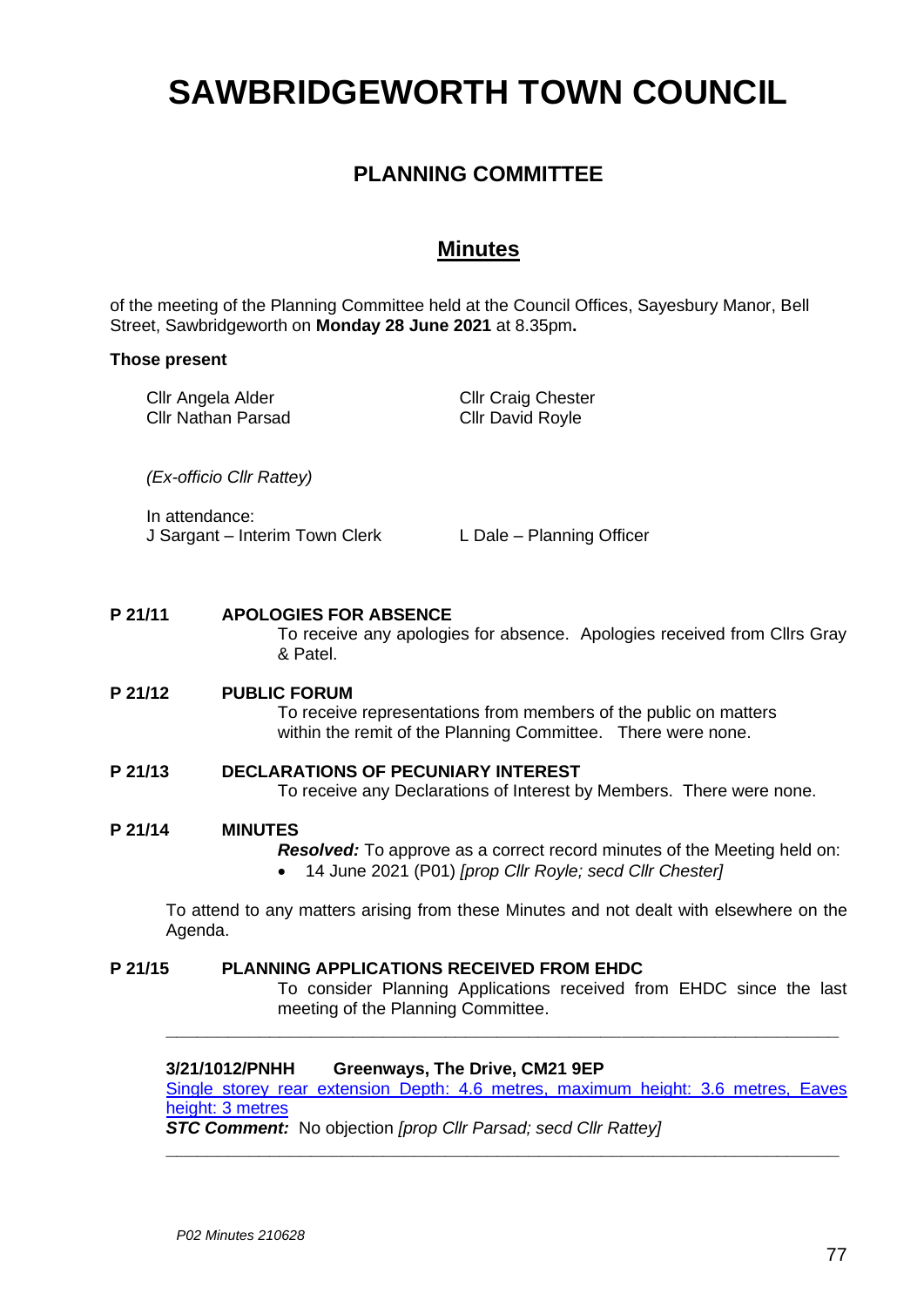# **3/21/1291/HH 77 The Crest, CM21 0ES**

[Two storey side and rear extension, replacement of garage, erection of canopy to front,](https://publicaccess.eastherts.gov.uk/online-applications/applicationDetails.do?activeTab=documents&keyVal=QT1WGWGLMOO00)  [replacement of cladding with painted render, existing driveway to be enlarged and](https://publicaccess.eastherts.gov.uk/online-applications/applicationDetails.do?activeTab=documents&keyVal=QT1WGWGLMOO00)  [enlargement of dropped kerb](https://publicaccess.eastherts.gov.uk/online-applications/applicationDetails.do?activeTab=documents&keyVal=QT1WGWGLMOO00)

**\_\_\_\_\_\_\_\_\_\_\_\_\_\_\_\_\_\_\_\_\_\_\_\_\_\_\_\_\_\_\_\_\_\_\_\_\_\_\_\_\_\_\_\_\_\_\_\_\_\_\_\_\_\_\_\_\_\_\_\_\_\_\_\_\_**

*STC Comment:* Objection. Overdevelopment of site *[prop Cllr Chester; secd Cllr Royle]* **\_\_\_\_\_\_\_\_\_\_\_\_\_\_\_\_\_\_\_\_\_\_\_\_\_\_\_\_\_\_\_\_\_\_\_\_\_\_\_\_\_\_\_\_\_\_\_\_\_\_\_\_\_\_\_\_\_\_\_\_\_\_\_\_\_**

# **3/21/1358/HH Roselands, Bell Street, CM21 9AN**

[Replacement windows](https://publicaccess.eastherts.gov.uk/online-applications/applicationDetails.do?activeTab=documents&keyVal=QTEJXXGLMTA00)

*STC Comment:* No objection *[prop Cllr Parsad; secd Cllr Royle]*

#### **3/21/1546/HH Orion, London Road, Spellbrook**

[Erection of a single storey rear extension, insertion of door to side and rear, insertion of](https://publicaccess.eastherts.gov.uk/online-applications/applicationDetails.do?activeTab=documents&keyVal=QUHFZFGLFG300)  [windows to flank elevations and widening of window to rear,](https://publicaccess.eastherts.gov.uk/online-applications/applicationDetails.do?activeTab=documents&keyVal=QUHFZFGLFG300) insertion of 3 rooflights and replacement [of entrance gates](https://publicaccess.eastherts.gov.uk/online-applications/applicationDetails.do?activeTab=documents&keyVal=QUHFZFGLFG300)

**\_\_\_\_\_\_\_\_\_\_\_\_\_\_\_\_\_\_\_\_\_\_\_\_\_\_\_\_\_\_\_\_\_\_\_\_\_\_\_\_\_\_\_\_\_\_\_\_\_\_\_\_\_\_\_\_\_\_\_\_\_\_\_\_\_**

*STC Comment:* No objection *[prop Cllr Chester; secd Cllr Parsad]* **\_\_\_\_\_\_\_\_\_\_\_\_\_\_\_\_\_\_\_\_\_\_\_\_\_\_\_\_\_\_\_\_\_\_\_\_\_\_\_\_\_\_\_\_\_\_\_\_\_\_\_\_\_\_\_\_\_\_\_\_\_\_\_\_\_**

#### **P 21/16 LATE PLANNING APPLICATIONS**

To deal with Planning Applications received from EHDC following the Publication of this Agenda and received before 25 June 2021. There were none.

# **P 21/17 PLANNING DECISIONS MADE BY EHDC**

To receive Planning Decisions from EHDC.

# **3/21/0630/HH High Trees, 8 Beech Drive, CM21 0AA**

Part two storey and part first floor rear extension *STC Comment:* No objection *EHDC Decision:* Granted

# **3/21/0667/HH 11 Blenheim Close, CM21 0BE**

Conversion of two garages to habitable rooms; single storey rear extensions; loft conversion with roof lights and alterations to fenestration **STC Comment:** No objection *EHDC Decision:* Granted **\_\_\_\_\_\_\_\_\_\_\_\_\_\_\_\_\_\_\_\_\_\_\_\_\_\_\_\_\_\_\_\_\_\_\_\_\_\_\_\_\_\_\_\_\_\_\_\_\_\_\_\_\_\_\_\_\_\_\_\_\_\_\_\_\_**

**\_\_\_\_\_\_\_\_\_\_\_\_\_\_\_\_\_\_\_\_\_\_\_\_\_\_\_\_\_\_\_\_\_\_\_\_\_\_\_\_\_\_\_\_\_\_\_\_\_\_\_\_\_\_\_\_\_\_\_\_\_\_\_\_\_**

**\_\_\_\_\_\_\_\_\_\_\_\_\_\_\_\_\_\_\_\_\_\_\_\_\_\_\_\_\_\_\_\_\_\_\_\_\_\_\_\_\_\_\_\_\_\_\_\_\_\_\_\_\_\_\_\_\_\_\_\_\_\_\_\_\_**

# **3/21/0704/HH 20 Rowney Wood, CM21 0HR**

Single storey rear extension incorporating roof lantern *STC Comment:* No objection *EHDC Decision:* Granted

# **3/21/0772/HH 11 Farnham Close, CM21 0HB**

Proposed conversion of double garage to single garage and office, with associated elevational alterations **STC Comment:** No objection *EHDC Decision:* Granted **\_\_\_\_\_\_\_\_\_\_\_\_\_\_\_\_\_\_\_\_\_\_\_\_\_\_\_\_\_\_\_\_\_\_\_\_\_\_\_\_\_\_\_\_\_\_\_\_\_\_\_\_\_\_\_\_\_\_\_\_\_\_\_\_\_**

**\_\_\_\_\_\_\_\_\_\_\_\_\_\_\_\_\_\_\_\_\_\_\_\_\_\_\_\_\_\_\_\_\_\_\_\_\_\_\_\_\_\_\_\_\_\_\_\_\_\_\_\_\_\_\_\_\_\_\_\_\_\_\_\_\_**